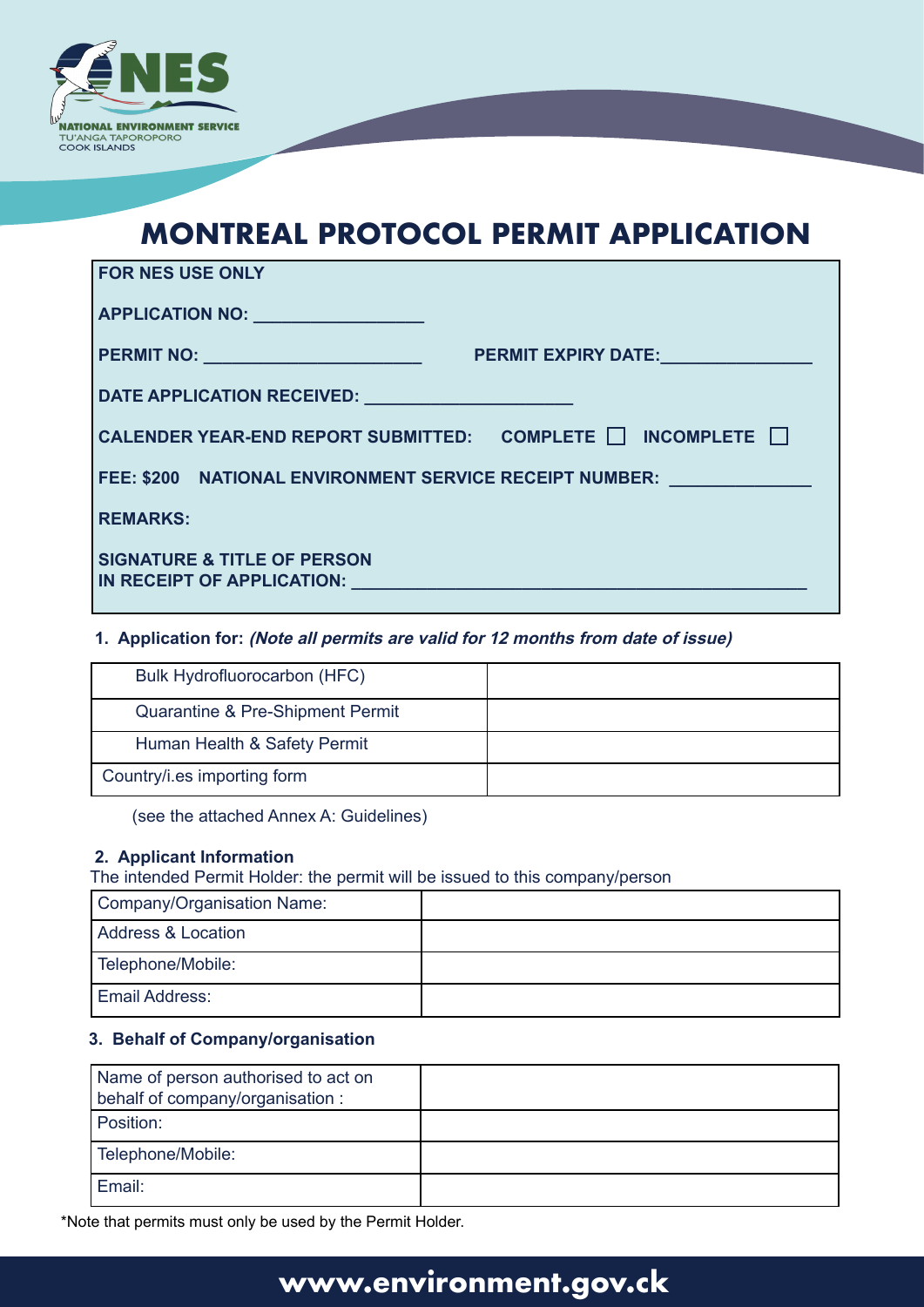

| I certify that I am familiar with the information contained in this application, and that to<br>the best of my knowledge and belief, such information is true, complete and accurate. |             |  |
|---------------------------------------------------------------------------------------------------------------------------------------------------------------------------------------|-------------|--|
|                                                                                                                                                                                       |             |  |
| <b>Printed Name of Applicant</b>                                                                                                                                                      | <b>Date</b> |  |
|                                                                                                                                                                                       |             |  |

By the Authority vested in the Director by Section 11, 12, and 13 of Part 2 of the Environment (Montreal Protocol) Regulations 2021 issued pursuant

Thereof, Thereof, Thereof, Thereof, Thereof, Thereof, Thereof, Thereof, Thereof, Thereof, Thereof, Thereof, Thereof, Thereof, Thereof, Thereof, Thereof, Thereof, Thereof, Thereof, Thereof, Thereof, Thereof, Thereof, Thereo Substances into the Cook Islands.

Importation of these substances shall be subject to the requirements of the National Environment Service and the Environment (Montreal Protocol) Regulations 2021. This Permit shall be valid until

 $\overline{\phantom{a}}$  , and the contract of the contract of the contract of the contract of the contract of the contract of the contract of the contract of the contract of the contract of the contract of the contract of the contrac

the ……………………………… of the next year, commencing on date of issuance.

**Director** Date The National Environment Service

# **www.environment.gov.ck**